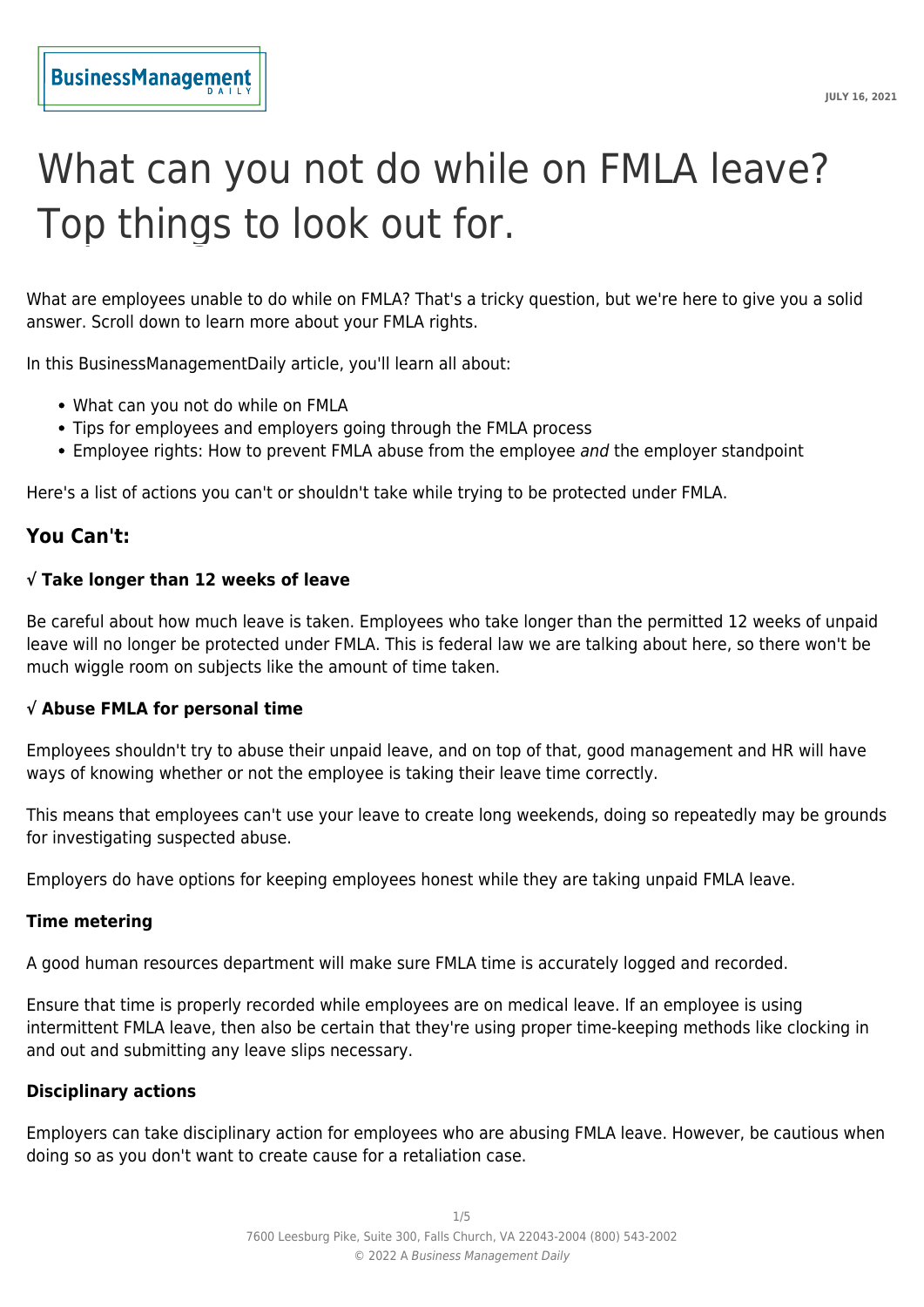# **Private investigator**

In drastic circumstances, employers might even hire a private investigator to find out when exactly an employee is doing with their leave time. Getting a private investigator involved would only be necessary if a lawsuit or termination was under consideration. This is, however, a legally viable option.

# **√ You can't use FMLA to file a 'bunk' lawsuit**

Certain employees will always do whatever they can to take advantage of their employer. That means employees may look for opportunities to use FMLA as a case for a lawsuit. However, typically lawsuits with little to no standing will be thrown out in court. For example, employees fired for legitimate wrongful doing while on FMLA leave may file a suit claiming they're protected because of FMLA leave.

However, this is not true — if while an employee is on FMLA leave, you discover that they were not fulfilling their job duties, lying about their time, or engaging on other normally fireable offenses, you need not wait until they return from leave to terminate them.



# **√ You can't take sick leave without legitimate medical issues**

To take FMLA leave, the employee or the family member they're caring for must be recovering from or receiving some kind of medical treatment. This isn't an excuse to take 12 weeks of unpaid vacation per year. The certification process will typically weed out false claims.

# **√Request FMLA leave without notice**

An employer can most certainly deny an employee's leave if they don't give enough notice. Employees should give their management/HR at least 30 calendar days' notice before they take their leave. However, employers may wish to make exceptions, and in some cases must if the need for leave was unforeseeable.

For example, say an employee planned their knee replacement surgery months out, but only requested leave 20 days beforehand. You may require the full 30-day notice before allowing an employee to take leave.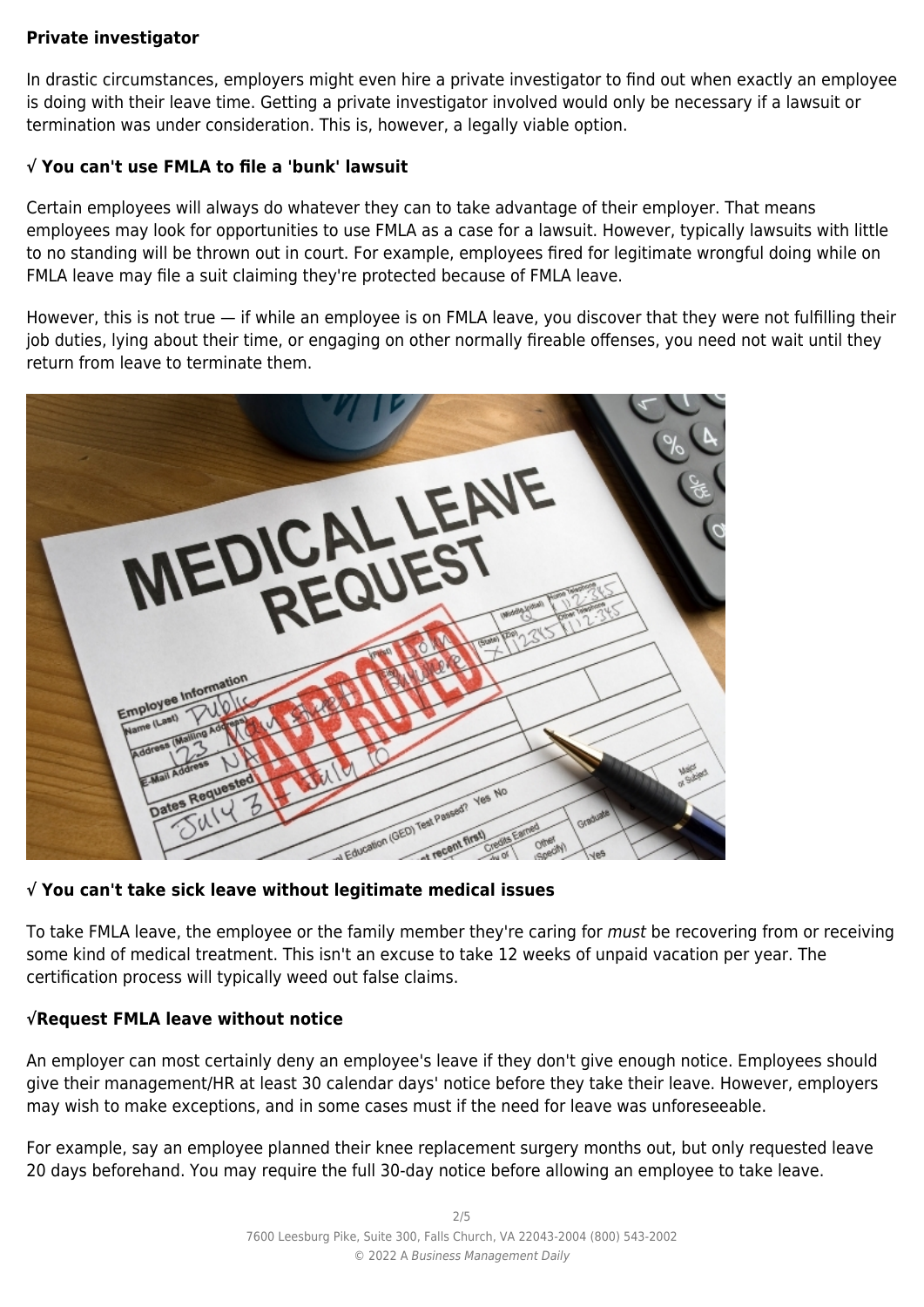However, if an employee is involved in a car accident they may need to take leave immediately and under the FMLA this would be a valid reason for needing to do so without normal notice.

# **√ Take leave if you are a key employee**

Unfortunately, key employees are unable to take FMLA leave if the employer determines that there would be a substantial loss on account of the key employee taking time off from work. That means you could decline an employee's leave if they are a member of management or have a mandatory position that must always be filled. However, generally, this isn't an advisable course of action to take, especially if an employee needs a serious medical procedure or is very ill.

## **√ You can't travel — in some cases**

Employers might take disciplinary action against employees who seem to be abusing their leave. For example, if Joe had a contagious disease and was showing up in places like the beach on their social media, a member of the management may not be too happy about that.

On the other hand, if Jane needed to take medical leave because of severe depression and needed some time to relax and recover, that may be a time when traveling is acceptable for taking medical leave. Likewise, an employee recovering from knee surgery shouldn't be seen posting pictures of a hike on social media, but recovering on a beach seems much more reasonable.

Another example of an acceptable time for a worker to travel during their leave would be if they were going to another country to adopt or foster a child.

# **What is FMLA? Here's a quick reminder**

The Family And Medical Leave Act is a law that protects employees of larger companies who want to take medical leave from work.

Under FMLA, employees are entitled to 12 weeks of unpaid leave per calendar year for medical conditions or to help an immediate family member deal with a serious medical condition.

An employee may want to take FMLA leave for one of the following reasons:

- Birth of a child/bonding with a new child
- Foster care
- Caring for a disabled service member

FMLA eligibility depends both on the employer and the employee.

A company must have 50 or more employees that work within 75 miles of the company to be protected under the medical leave act.

Employees must have logged over 1250 hours of work(airline employees have different rules), and they must also have worked for the company for the last 12 months.

# **When does FMLA reset?**

This varies based on how a company manages its FMLA Calendar year, this must be chosen by the company in advance for all employees. Otherwise, you'll have to choose the most favorable method for each employee on a case-by-case basis.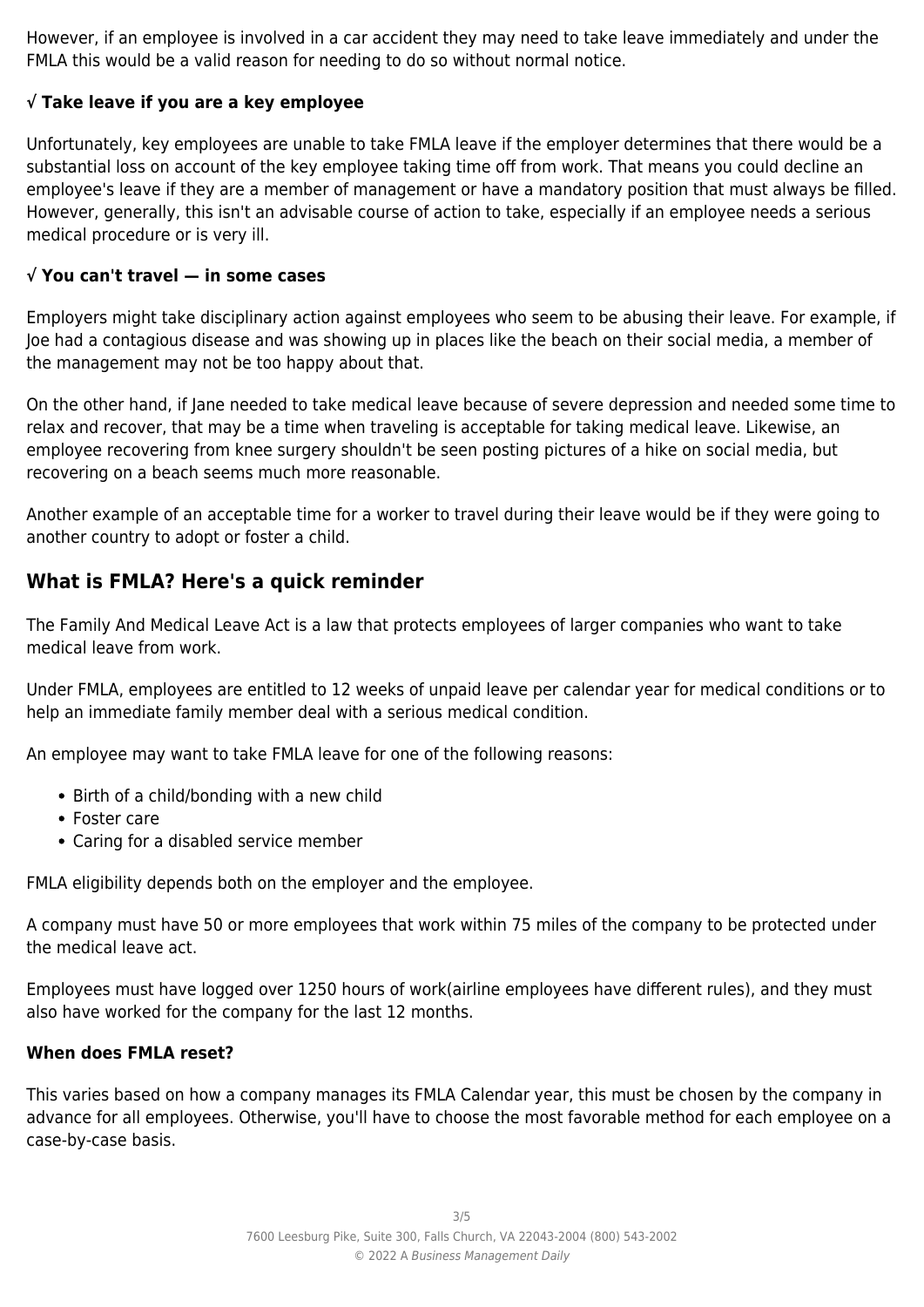The four FMLA calendaring methods are:

- The calendar year.
- Any fixed 12-month "leave year," such as a fiscal year, a year required by state law, or a year starting on an employee's "anniversary" date.
- The 12-month period is measured forward from the date any employee's first FMLA leave begins.
- A "rolling" 12-month period measured backward from the date an employee uses any FMLA leave.

# **Legal advice?**

Our best advice for both employers and employees handling the FMLA process is to record every little detail.

For example, if the employee sits down with the human resources department to map out an intermittent leave plan to cope with chronic migraines, the agreement should be put in writing.

It's even a good idea to pull the voice recorder out on your phone to record conversations had about an employee's FMLA circumstances--just to stay in the clear if conflicts arise over what was agreed upon.

#### **What are employees entitled to upon reinstatement?**

FMLA is designed to protect employee's jobs. So what does an employee have rights to when returning to work?

- An equivalent job
- The same health benefits/health insurance
- The same working hours
- The same pay
- The same work responsibilities

# **Employees can file complaints through the US Department Of Labor's Wage And Hour Division**

Employees have the right to file a complaint if they feel their rights are violated during their leave time.

If an employee thinks that the employer is impeding on their rights to take medical leave, all they need to do is contact the wage and hour division who is in charge of reinforcing FMLA.

Consulting a law firm is most likely not necessary for employees experiencing problems taking unpaid leave from work.

### **See the [FAQ section](https://www.dol.gov/agencies/whd/fmla/faq) on DOL's website**

Click the link above to read some common questions people have about FMLA leave.

You will also want to read the **[Employee's Guide To The Family And Medical Leave Act](https://www.dol.gov/sites/dolgov/files/WHD/legacy/files/employeeguide.pdf)**.

## **Employees: Take leave time responsibly**

The best way to avoid problems when taking FMLA leave is by doing it responsibly.

Here are some ways employers and employees can make sure the FMLA process goes as smoothly as possible:

- Accurately record and track schedules for intermittent leave
- Ensure paperwork is properly filled out and documented/saved
- Communicate impeccably to eliminate any and all confusion
- Employers should require proper medical certification from employees yearly